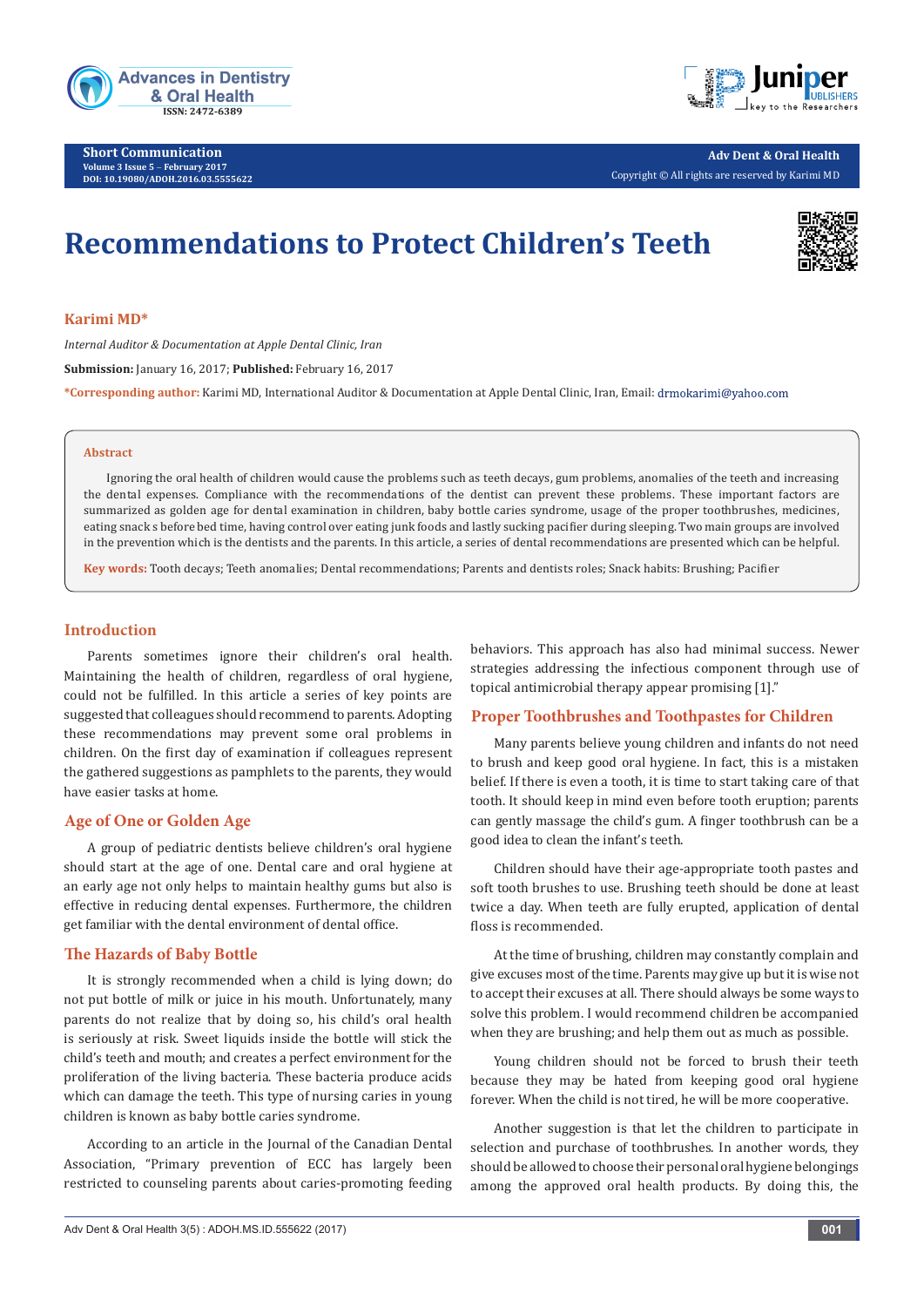child feels self confidence. When the child sees his selection is respected, he feels the pride and dignity. By buying several types of toothbrushes and toothpastes with different flavors, they can be encouraged to brush. Designs and cartoon characters of fantasy toothbrushes would persuade them to brush more often.

Another recommendation is that brushing can be considered as playing a game. When parents want to brush their teeth, it is better to allow their children to brush their parent's teeth. As a result, they learn feeling of responsibility of brushing their teeth from childhood.

#### **Harmful Drugs**

Many of the drugs that are prescribed for children contain sugar and other sweeteners. If these medications, especially chewable type, sick to their teeth, they will cause tooth decay. Children with chronic disease such as heart disease and asthma are more susceptible to tooth decays [2].

Antibiotics and some medications to treat asthma, will promote the growth of some to her bacteria and fungi which lead to formation of fungal infections and thrush in the children's oral cavities [3,4]. If the child has been treated for chronic disease, it should be noted that attention to his oral care is essential.

#### **Bed Time Snack**

Some children feel hungry after brushing at night; and ask their parents to have snack at that time. This could include a sandwich, cereals, Ice cream or even chocolate milk. Unfortunately, the majority of them go to bed immediately after finishing their snacks while they have not brushed their teeth. This is wise to avoid this bad habit. It is better after eating the snack; the parents encourage their children to brush properly.

#### **Control over the snack habit**

When children are hungry during the day, they sometimes start nagging and temper tantrums. This faces the parents with eating problems during the main course. To silence them and get rid of this situation, the parents accept their children's demands. Children are more likely to eat sweets and junk foods as well. It is the responsibilities of parents to monitor this matter.

It should be noted the pattern of feeding children constantly with poor nutrition, can cause dental caries and tooth problems [5]. It also can threaten the child health. Hence, healthy and useful meals could help in solving this serious problem.

If there is a tendency to chewing gum, Sugar -free gum should be used. Those foods that contain sugar and starch should be avoided. The snacks should be healthy foods such as milk, bread and cheese, boiled eggs, yogurt, fruits, raw vegetables, nuts and dried fruits.

If snacks and food intake are appropriately elected, not only provide the source of nutrition and required energy for children but also play an important role in the prevention of dental caries.

## **Pacifier**

Pacifier use during sleeping not only causes respiratory problems in children but also increase the incidence of tooth decay as well [6]. The other side effects of pacifier can be cited such as oral yeast infections, trush, impaired tooth eruption and the impact on the growth of the jaws.

#### **Conclusion**

Dental caries is one of the problems even though is preventable with special care but it can be considered as one of the most important diseases in the children and adolescents. Some factors are involved in preventing dental and oral problems in children. Most parents do not pay attention to these facts. Therefore, having knowledge about starting period of dental care, side effects of night time bottle feeding and proper tooth brushing may significantly reduce the causes of dental and oral problems.

Furthermore, parents should be concern of the other factors such as side effect of some medications, bed time eating, Junk food, poor nutrition, and applying pacifier. With proper planning and good oral hygiene can encourage children to have healthy and beautiful tooth. A useful explanation of the dentist and comply with a series of tips of caring for the parents, can be guaranteed by children's oral hygiene.

#### **References**

- 1. [Berkowitz RJ \(2003\) Causes, Treatment and Prevention of Early](https://www.ncbi.nlm.nih.gov/pubmed/12734024)  [Childhood Caries: A Microbiologic Perspective. J Can Dent Assoc 69\(5\):](https://www.ncbi.nlm.nih.gov/pubmed/12734024)  [304-307.](https://www.ncbi.nlm.nih.gov/pubmed/12734024)
- 2. Hallett KB, Dorothy J Radford, Kim Seow W (1992) Oral health of [children with congenital cardiac diseases: a controlled study. Pediatric](https://www.ncbi.nlm.nih.gov/pubmed/1303520)  [Dent 14\(4\): 224-230.](https://www.ncbi.nlm.nih.gov/pubmed/1303520)
- 3. [Edwards JE \(2015\) Candida species. In: Bennett JE, et al. \(Eds.\), Douglas](https://www.us.elsevierhealth.com/mandell-douglas-and-bennetts-principles-and-practice-of-infectious-diseases-9781455748013.html)  and Bennett's Principles and Practice of Infectious Diseases ( $8<sup>th</sup>$  edn), [Elsevier Saunders, Philadelphia, USA, pp. 258.](https://www.us.elsevierhealth.com/mandell-douglas-and-bennetts-principles-and-practice-of-infectious-diseases-9781455748013.html)
- 4. [Kauffman CA \(2016\) Candidiasis. In: Goldman L, Schafer AI \(Eds.\),](https://www.elsevier.ca/ISBN/9781455750177/GoldmanCecil-Medicine-2Volume-Set)  Goldman's Cecil Medicine (25<sup>th</sup> edn), Elsevier Saunders, Philadelphia, [USA, pp. 338.](https://www.elsevier.ca/ISBN/9781455750177/GoldmanCecil-Medicine-2Volume-Set)
- 5. [Richardson BD, Sinwel RE, Cleaton Jones P \(1981\) Sweets, snacks, and](http://ajcn.nutrition.org/content/34/7/1428.abstract)  [dental caries: South African interracial patterns. Am J Clin Nutr 34\(7\):](http://ajcn.nutrition.org/content/34/7/1428.abstract)  [1428-1431.](http://ajcn.nutrition.org/content/34/7/1428.abstract)
- 6. [American Dental Association \(2007\) Thumb sucking and pacifier use.](http://jada.ada.org/article/S0002-8177(14)63176-7/abstract)  [JADA pp. 138.](http://jada.ada.org/article/S0002-8177(14)63176-7/abstract)